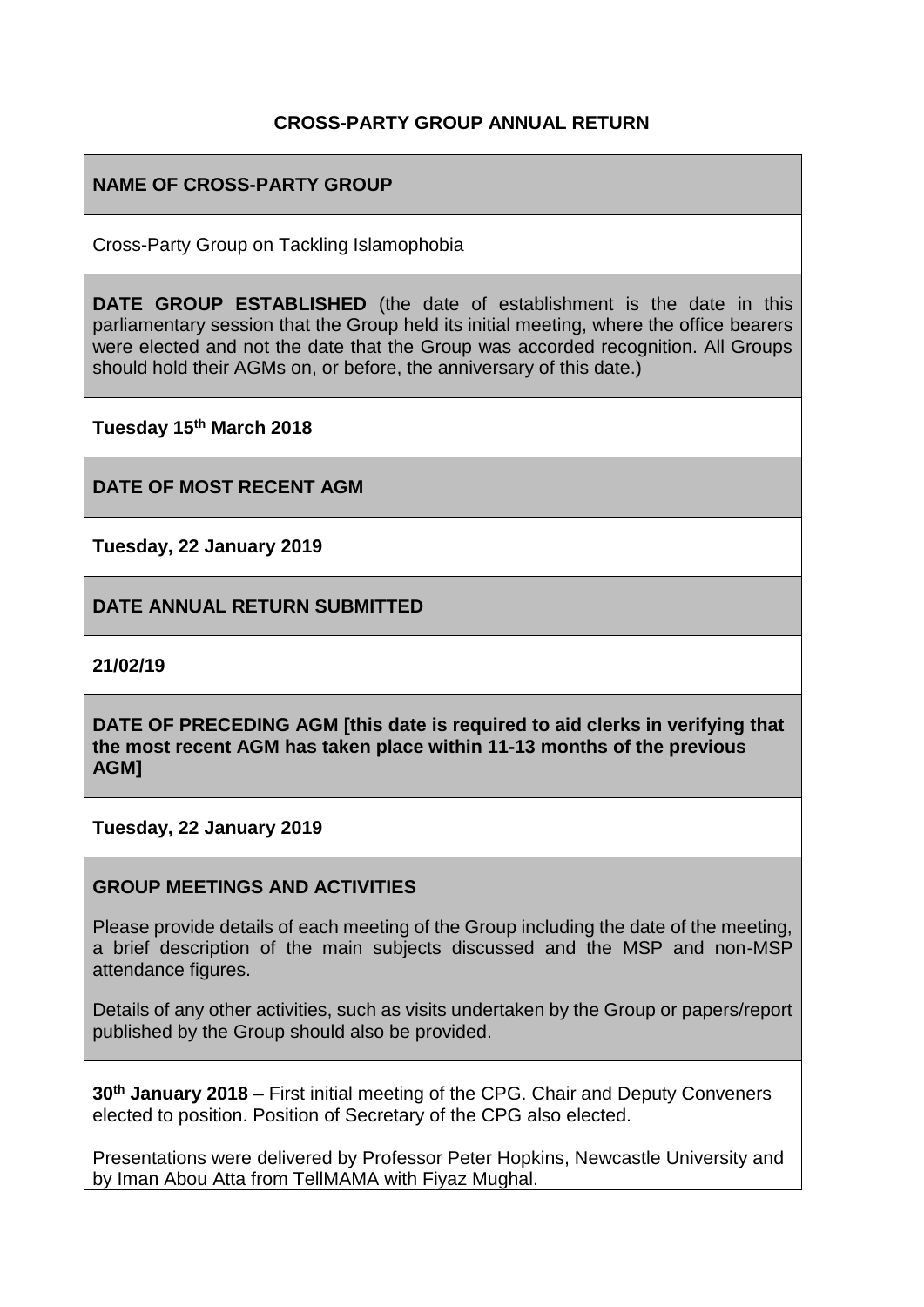Future actions Anas Sarwar then presented future actions focusing on:

- Further research
- Legislative framework
- Police Scotland/reporting
- Media monitoring
- Employability
- Education

52 – Individuals.

7 - MSPs

### **27th March 2018**

47 – Individuals 3- MSPs

The group has now been formally established and everyone was thanked for their contribution to making this happen.. Police Scotland presentation by Shaheen Baber Chief Inspector Shaheen Baber presented on behalf of Police Scotland providing an overview of the Equality and Diversity Unit and the broader work of Police Scotland in relation to Islamophobia. Shaheen Baber provided an overview of divisional community engagement emphasising that Police Scotland believe in multiple communities rather than only one 'Muslim community' or one 'Asian community

### **9th May 2018**

32- Individuals 6 - MSPs

Anas Sarwar summarised the focus of the last meeting, which was about engagement with Police Scotland and the Equalities and Human Rights Commission.

The education sub-group had an initial meeting in Glasgow. The focus here is on creating a charter for schools, issues of bullying, and training of staff. The education sub-group will report to the CPG in September.

The rest of the meeting included presentations from some of the academics involved in editing and writing a new book 'No problem here': understanding racism in Scotland.

### **27th November 2018**

32 – Individuals  $1 - \text{MSP}$ 

Anas Sarwar provided an update about the work streams of the CPG. This includes our work with respect to Islamophobia in the media; the CPG has entered into a joint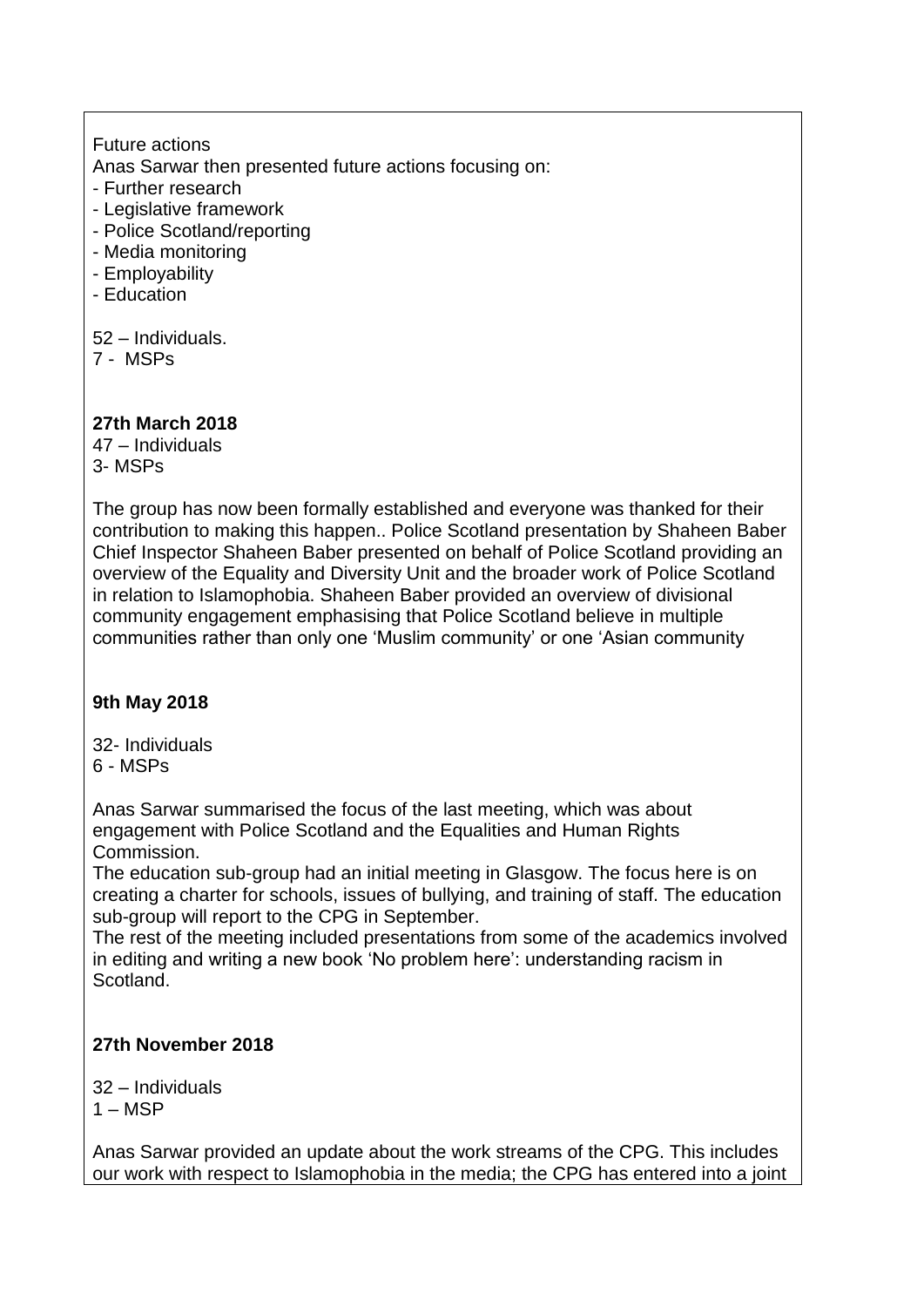partnership between National Union of Journalists and Newcastle University to draw up guidance about Islamophobia for journalists. A position is due to be advertised to take this work forward. Additional points noted are in the introduction:

• Anas Sarwar introduced the invited speakers who then reflected upon their experiences of Islamophobia and anti-semitism in Scotland.

#### **Jan 2019** –

 $4 - MSPs$ 29 – Individuals.

Presentations from UWS staff, students on number of BAME teachers in education institutions, senior management. Members of the CPG shared their thoughts on Education numbers in teaching and other educational institutions.

### **Feb – 2019**

3 – MSPs 50 – Individuals.

Anas Sarwar welcomed everyone to the meeting and outlined some of the activities that the CPG has been involved in to date. The CPG are in the process of putting together some guidelines for journalists about reporting about Islam and Muslims.

It was noted that education is an important vehicle for challenging racism and Islamophobia and that this was one of the reasons for the focus today. A presentation was given by Action for Children to members of the CPG regarding the new Education Charter Mark

Anas Sarwar thanked everyone for their contributions and opened the floor to questions

### **MSP MEMBERS OF THE GROUP**

Please provide names and party designation of all MSP members of the Group.

Anas Sarwar (Labour)

Alex Cole-Hamilton (Liberal Democrat)

Annie Wells (Conservative)

John Finnie (Green)

Fulton MacGregor (SNP)

Monica Lennon (Labour)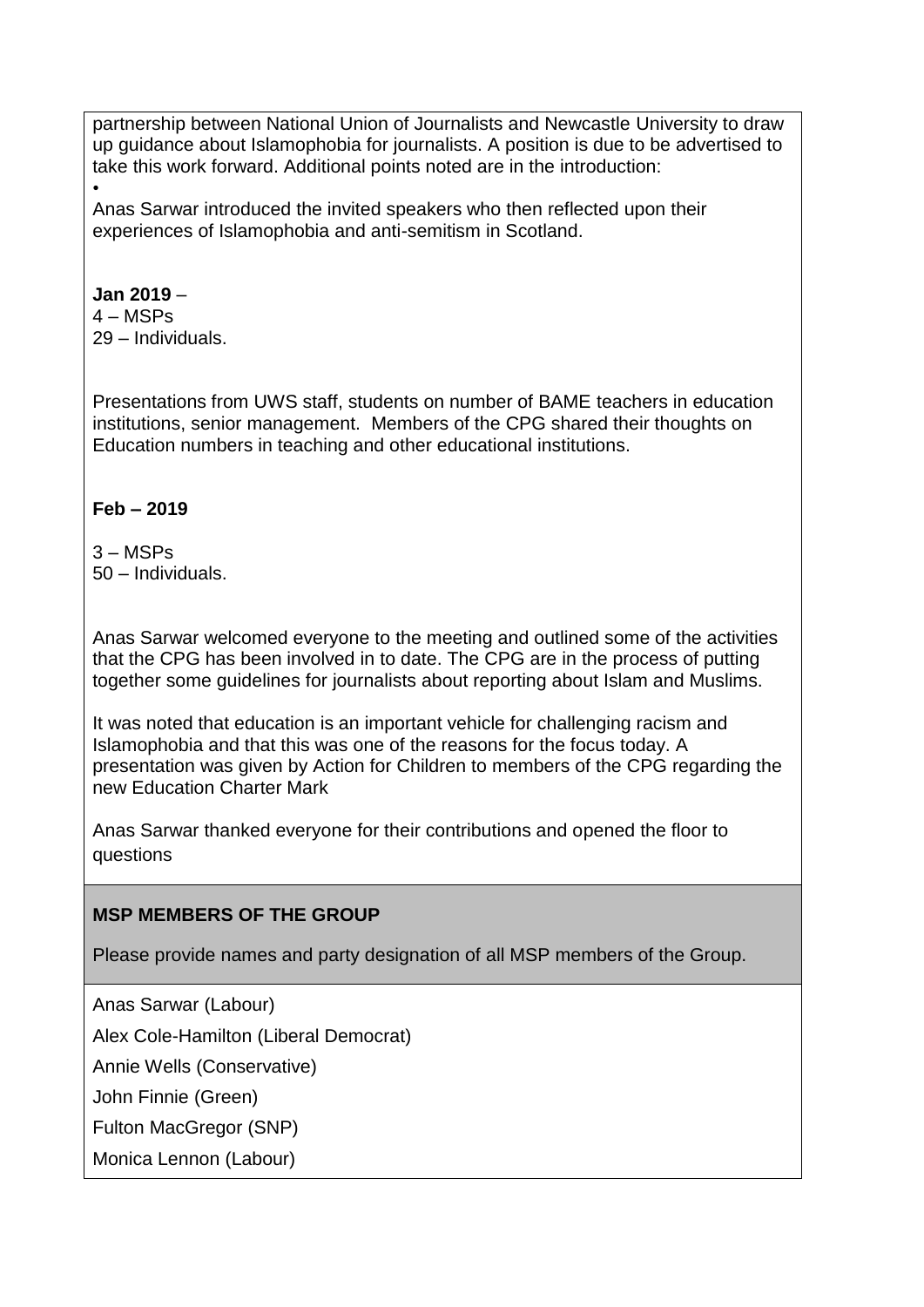Neil Bibby (Labour)

Mark Griffin (Labour)

#### **NON-MSP MEMBERS OF THE GROUP**

For organisational members please provide only the name of the organisation, it is not necessary to provide the name(s) of individuals who may represent the organisation at meetings of the Group.

| <b>Individuals</b> | <b>Junaid Ashraf</b>                           |
|--------------------|------------------------------------------------|
|                    | Shahid Razaq                                   |
|                    | Samena Dean                                    |
|                    | Khalida Hussain                                |
|                    | Zahra Hussain                                  |
|                    | <b>Tabah Khan</b>                              |
|                    | N Rahmatulla                                   |
|                    | Muhammed Abdul Aziz-Khan                       |
|                    | Dr Hosney Yosef                                |
|                    | Khursheed Iqbal Shad                           |
|                    | Zara Mohammed                                  |
|                    | <b>Bashir Malik</b>                            |
| Organisations      | Newcastle University - secretary               |
|                    | <b>Muslim Council of Scotland</b>              |
|                    | <b>Glasgow Central Mosque</b>                  |
|                    | Scottish Afghan Human Rights Foundation        |
|                    | <b>Scottish Communities Initiative</b>         |
|                    | <b>CEMVO</b>                                   |
|                    | <b>Islamic Educational Trust (Cumbernauld)</b> |
|                    | Kirkcaldy Central Mosque and Community Centre  |
|                    | Madrasa Taleem ul Islam                        |
|                    | Al Farooq Mosque                               |
|                    | <b>TellMAMA</b>                                |
|                    | <b>Falkirk Muslim Forum</b>                    |
|                    | Amina MWRC                                     |
|                    | <b>Council of British Pakistanis Scotland</b>  |
|                    | <b>Police Safer Communities</b>                |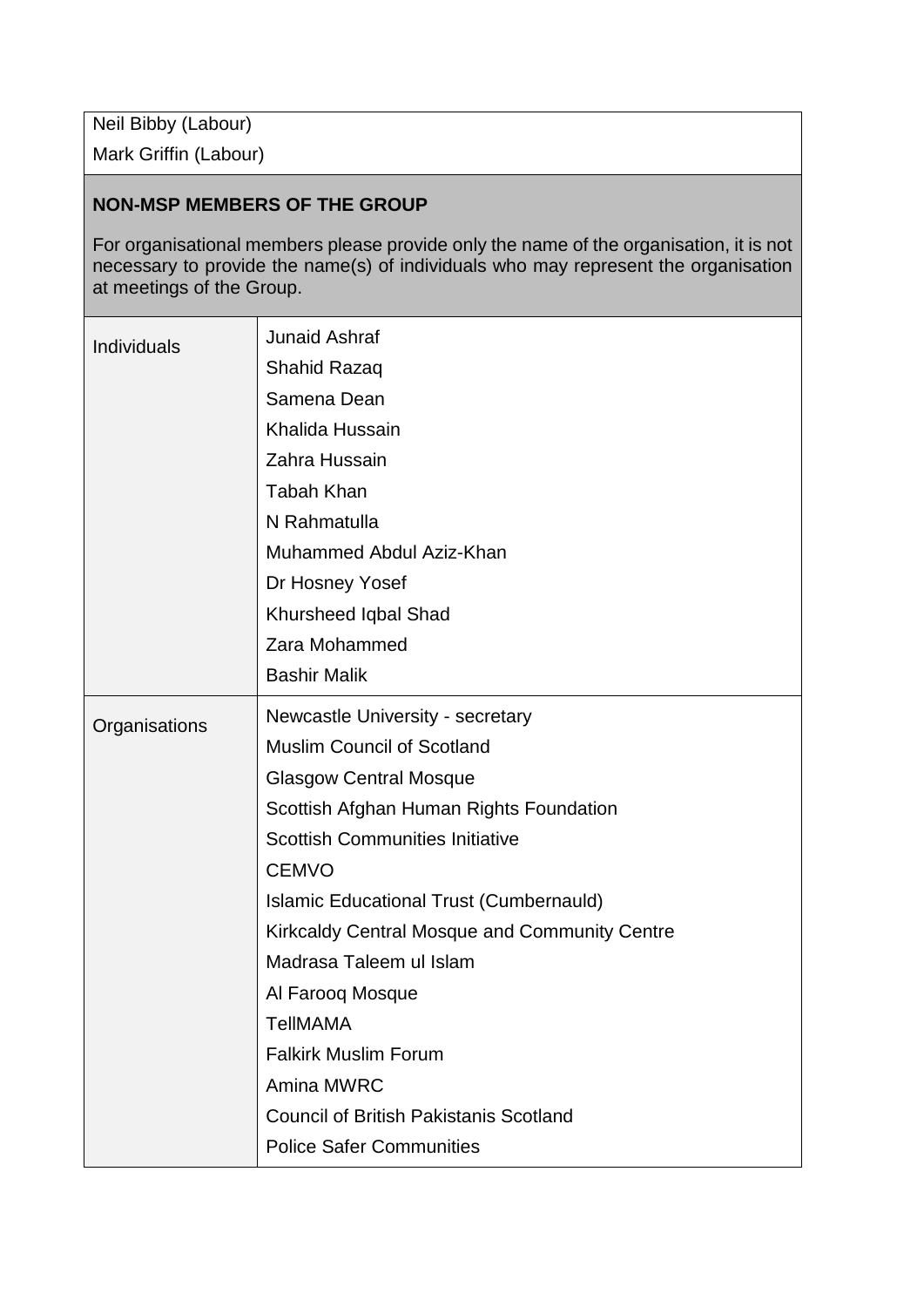| <b>Scotland Against Criminalising Communities (SACC)</b> |
|----------------------------------------------------------|
| <b>Pakistan Association</b>                              |
| <b>CSREC</b>                                             |
| Scottish Iraqi Association                               |
| <b>SACRO</b>                                             |
| Muslim Women's Association of Edinburgh                  |
| The Ark                                                  |
| <b>BAMK</b>                                              |
| Coalition for Racial Equality and Rights                 |
| <b>Islamic Human Rights Committee</b>                    |
| <b>Muslim Council of Britain</b>                         |
| <b>Dunfermline Central Mosque</b>                        |
| University of West of Scotland and SAMEE                 |
| <b>Scottish Muslim Scouts</b>                            |
| <b>Glasgow Jewish Representative Council</b>             |
| <b>Fife Centre for Equalities</b>                        |
| <b>Action for Children</b>                               |
| <b>NFRN</b>                                              |
| <b>Dunfermline Central Mosque</b>                        |
| Al-Mahdi Foundation                                      |
| Edinburgh Interfaith                                     |
| Show Racism the Red Card                                 |
| <b>Active Life Club</b>                                  |
| West of Scotland Regional Equality Council               |
| <b>SEPHWA</b>                                            |
| <b>Ahl-Albait Society</b>                                |
| Edinburgh women Association                              |
| Scottish Association of Minority Ethnic Educators        |
| Islamic Human Rights Commission (IHRC)                   |
| Awaz FM                                                  |
|                                                          |
|                                                          |
|                                                          |
|                                                          |
|                                                          |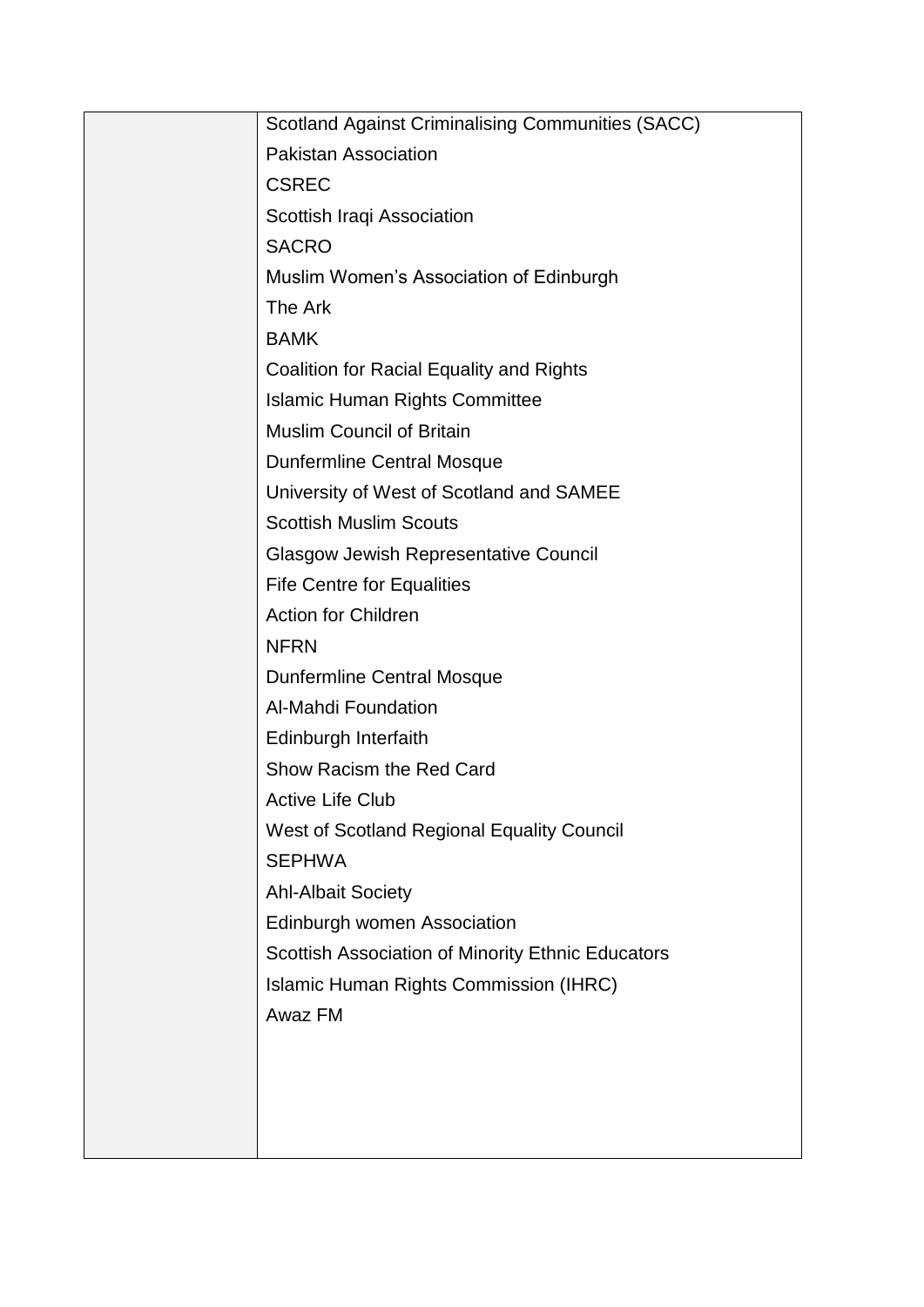## **GROUP OFFICE BEARERS**

Please provide names for all office bearers. The minimum requirement is that two of the office bearers are MSPs and one of these is Convener – beyond this it is a matter for the Group to decide upon the office bearers it wishes to have. It is permissible to have more than one individual elected to each office, for example, co-conveners or multiple deputy conveners.

| Convener               | <b>Anas Sarwar MSP</b>                                                                      |
|------------------------|---------------------------------------------------------------------------------------------|
| <b>Deputy Convener</b> | Alex Cole-Hamilton MSP<br>Annie Wells MSP<br>John Finnie MSP<br><b>Fulton MacGregor MSP</b> |
| Secretary              | <b>Newcastle University - Secretary</b>                                                     |
| <b>Treasurer</b>       | <b>NONE</b>                                                                                 |

### **FINANCIAL BENEFITS OR OTHER BENEFITS RECEIVED BY THE GROUP**

Please provide details of any financial or material benefit(s) received from a single source in a calendar year which has a value, either singly or cumulatively, of more than £500. This includes donations, gifts, hospitality or visits and material assistance such as secretariat support.

Details of material support should include the name of the individual providing support, the value of this support over the year, an estimate of the time spent providing this support and the name of the organisation that this individual is employed by / affiliated to in providing this support.

Groups should provide details of the date on which the benefit was received, the value of the benefit and a brief description of the benefit.

| If the Group is not disclosing any financial information please tick the box to confirm |
|-----------------------------------------------------------------------------------------|
| that the Group has considered the support received, but concluded it totalled under     |
| the threshold for disclosure $(E500)$ .                                                 |